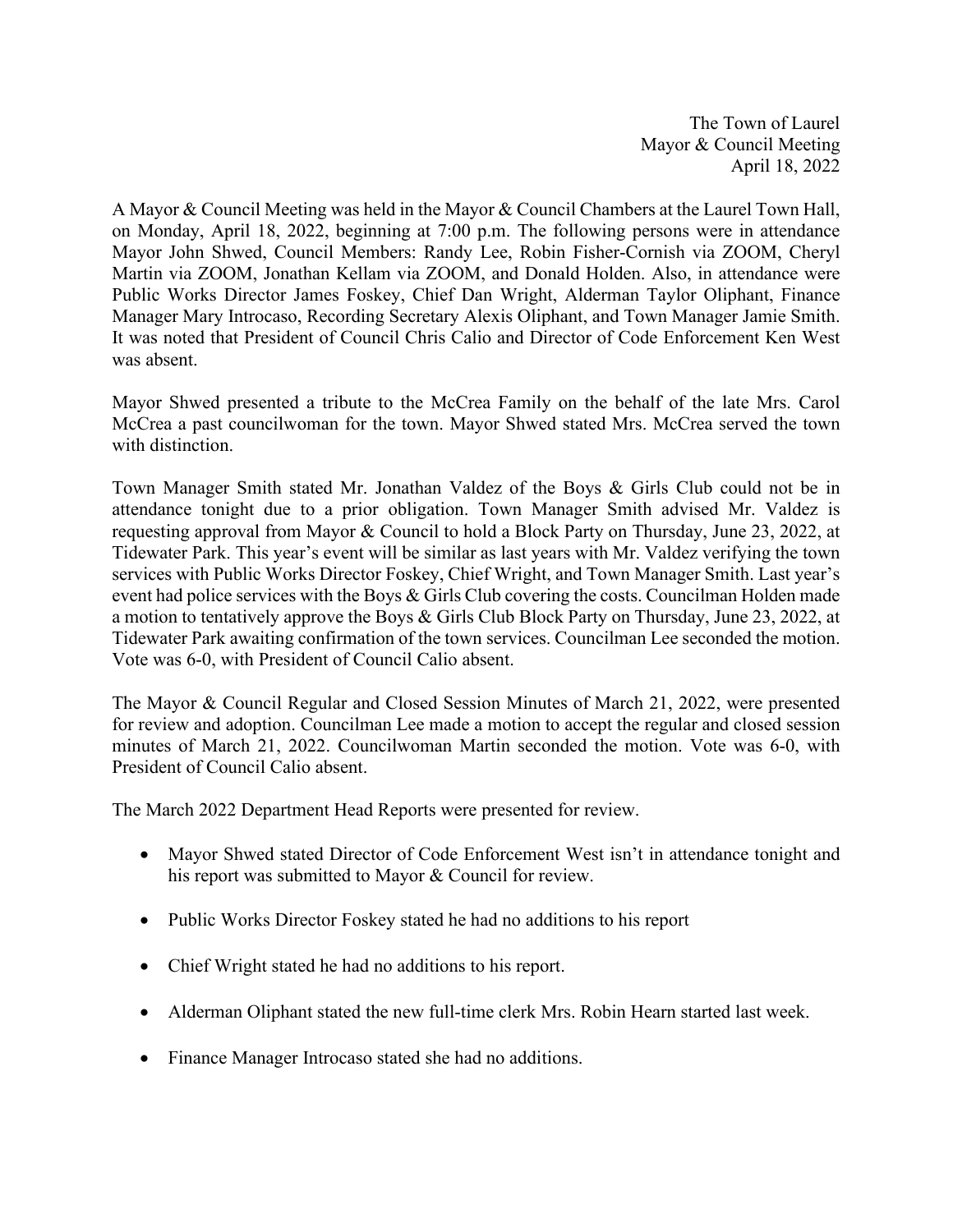Mayor & Council Meeting April 18, 2022 Page. 2

- Town Manager Smith stated a copy of the One-Laurel One Day Flyer is attached to her report. There will be four free family events on May  $21<sup>st</sup>$  including a Paint Laurel from 7:00 a.m. – 2:00 p.m., Art in the Park from 10:00 a.m. – 12:00 p.m. at Janosik Park, Balling for God Basketball Tournament from 12:00 p.m. – 6:00 p.m. at Webb Avenue, and a Community Meal at 12:00 p.m. at Janosik Park.
- Chief Wright presented a PowerPoint presentation pertaining the police departments Calendar Year 2021 Statistics to Mayor & Council and citizen's review.

Councilwoman Martin made a motion to accept the March 2022 Department Head Reports. Councilman Kellam seconded the motion. Vote was 6-0, with President of Council Calio absent.

Mayor Shwed presented the Fourth Street & Delaware Avenue Update. Town Manager Smith advised at last months meeting the Mayor & Council raised two questions regarding the traffic street change on Fourth Street and Delaware Avenue. The first question raised was contacting the Laurel School District regarding the proposal of the street change. Town Manager Smith advised the school district had no objection with the proposed traffic patterns. The second question was the proposal of installing a left turn signal arrow on the traffic light coming west off Rt. 24 Town Manager Smith stated both streets are state maintained, and Del-DOT requires the town to conduct a traffic study. She explained Del-DOT will not complete the traffic study and the town would be responsible in contacting someone to complete the traffic study. The study must be completed during various time periods and submitted to Del-DOT. She noted the traffic study completion doesn't guarantee Del-DOT approval. New traffic signs must also be approved by Del-DOT. Town Manager Smith advised she will look into the cost of this project and present to Mayor & Council.

Mayor Shwed presented the Central Avenue Name Change Update. Town Manager Smith advised Sussex County 911 Address will not support the name change of Central Avenue due to the number of homes and businesses residing on Central Avenue. Town Manager Smith stated she has reached out to the Calio Family requesting a remembrance sign placed below on Lansing Avenue where Mr. Calio resided for numerous years. Mayor & Council were in agreement to move forward with the remembrance sign below Lansing Avenue.

Mayor Shwed presented the Welcome Signs Update. Town Manager Smith advised Mayor & Council approved the installation of two Rt. 13 Highway Welcome to Laurel Signs in the Fall of 2021. She advised the sign application has been submitted to Del-DOT and it's currently in the review process.

Mayor Shwed presented Resolution 2022-1 USDA Loan #3 Refinance. Mayor Shwed stated approving the issuance of a general obligation bond, series 2022-A-RUS to the United State Department of Agriculture rural utilities service, as registered owner, to refund the 2014-RUS Bond, proceeds of which were used to refinance two existing loans and finance the construction of water and sewer extensions along U.S. Route 13, and to finance additional construction;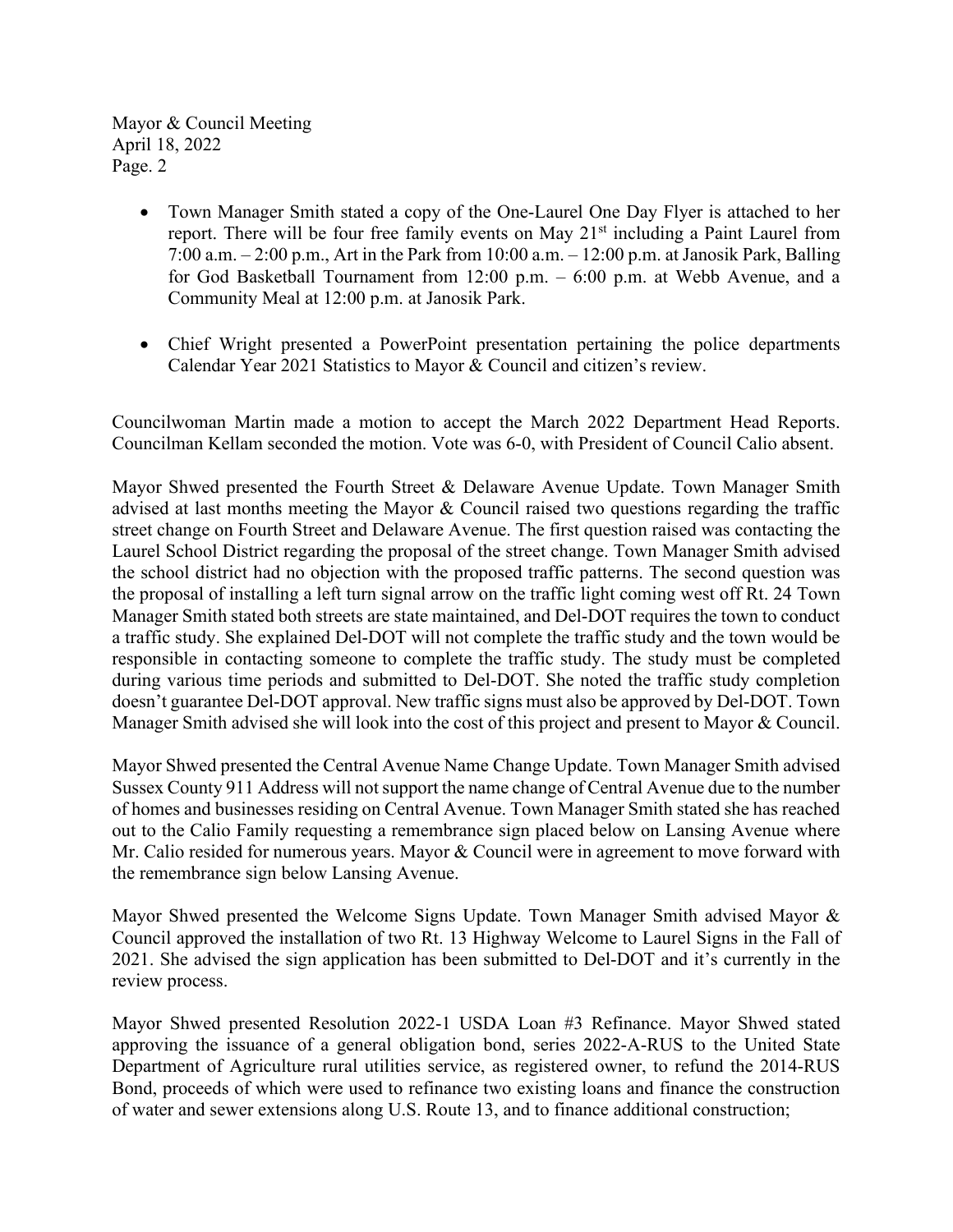Mayor & Council Meeting April 18, 2022 Page. 3

determining that the bond will be sold by private sale and authorizing the execution of loan documents; pledging the full faith, credit and taxing power of the town for the bond, and authorizing other necessary action. Councilman Lee made a motion to accept Resolution 2022-1. Councilman Holden seconded the motion. Vote was 6-0, with President of Council Calio absent.

Mayor Shwed presented Resolution 2022-2 USDA Loan #5 Refinance. Mayor Shwed stated approving the issuance of a general obligation bond, series 2022B-RUS to the United States Department of Agriculture Rural utilities service, as registered owner, to refund the 2018A-RUS bond, proceeds of which were used to refinance an interim loan which financed the construction of water and sewer extensions along U.S. Route 13, extending them northward from U.S. Route 9 to Discountland Road in order to enable additional properties along U.S. Route 13 to tie into the water and sewer lines and to finance additional construction; determining that the bond will be sold by private sale and authorizing the execution of loan documents; pledging the full faith, credit and taxing power of the town for the bond; and authorizing other necessary action. Councilman Holden made a motion to accept 2022-2. Councilman Kellam seconded the motion. Vote was 6-0, with President of Council Calio absent.

Mayor Shwed presented the Bid Award Green Infrastructure Dunbar. Town Manager Smith stated the town was awarded a \$100,000 Chesapeake Bay Grant in May of 2021 for the Green Infrastructure at Dunbar. The town went out to bid in February 2022 with no bids received and went out for re-bid in March 2022 and received a bid amount of \$153,955 from Chesapeake Turf, LLC. Town Manager Smith advised the Chesapeake Bay Grant will not grant an extension and they will allow the town to move forward with the project within the town's financial means. Town Manager Smith recommended the town to move forward with the project not exceeding the \$100,000 grant. Councilman Kellam inquired if the \$100,000 grant will include the project and engineering fees. Town Manager Smith stated yes. Councilwoman Martin inquired if the agreement between the engineers and the Chesapeake Turf, LLC were in writing. Town Manager Smith stated yes, the engineer has contacted Chesapeake Turf, LLC regarding the approved admen. Councilwoman Martin made a motion to accept the Chesapeake Turf, LLC Bid pertaining the Green Infrastructure at Dunbar to not exceed the \$100,000 Chesapeake Bay Grant. Councilwoman Fisher-Cornish seconded the motion. Vote was 6-0, with President of Council Calio absent.

Mayor Shwed presented the Planning & Zoning Appointment. Mayor Shwed recommended the appointment of Mrs. Amy Handy to fill the one vacancy on the Planning & Zoning Committee. Councilman Holden made a motion to accept the appointment of Mrs. Amy Handy to the Planning & Zoning Committee. Councilman Lee seconded the motion. Vote was 6-0, with President of Council Calio absent.

Town Manager Smith stated the town was awarded the second round of ARPA Funds of \$1.2 million along with a matching grant of \$500,000 from Sussex County. Town Manager Smith recommends to complete a Hydraulic Study on West 6<sup>th</sup> Street and to re-line the sewer line on